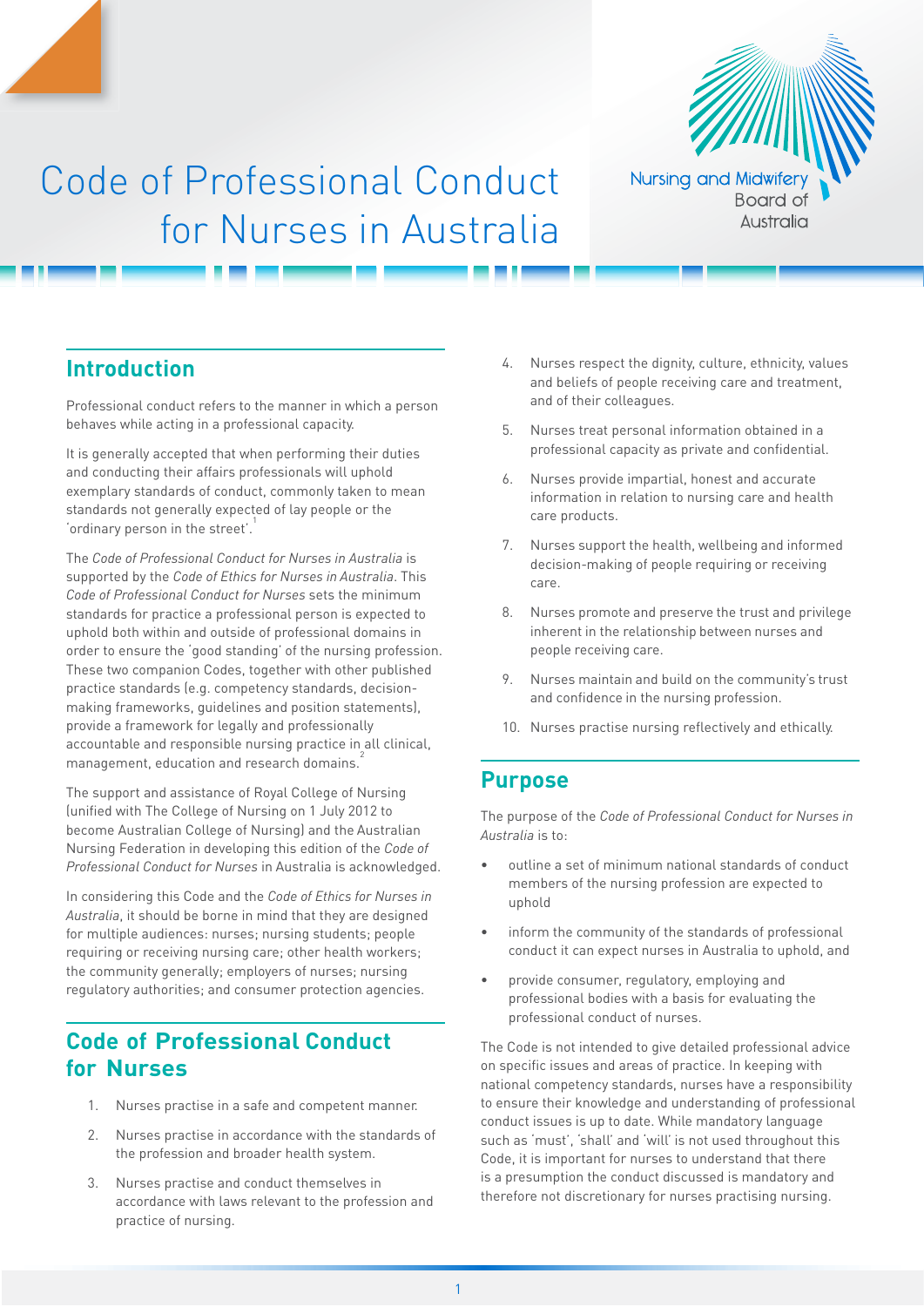

A breach of the Code may constitute either **professional misconduct** or unprofessional conduct. For the purposes of this Code, professional misconduct refers to 'the wrong, bad or erroneous conduct of a nurse outside of the domain of his or her practice; conduct unbefitting a nurse' (e.g. sexual assault, theft, or drunk and disorderly conduct in a public place). **Unprofessional conduct** refers to 'conduct that is contrary to the accepted and agreed practice standards of the profession' (e.g. breaching the principles of asepsis; violating confidentiality in the relationship between persons receiving care and nurses).

The nursing profession expects nurses will conduct themselves personally and professionally in a way that maintains public trust and confidence in the profession. Nurses have a responsibility to the people to whom they provide care, society and each other to provide safe, quality and competent nursing care.

# **Code of Professional Conduct**

# **Conduct Statement 1**

#### Nurses practise in a safe and competent manner

#### Explanation

- 1. Nurses are personally accountable for the provision of safe and competent nursing care. It is the responsibility of each nurse to maintain the competence necessary for current practice. Maintenance of competence includes participation in ongoing professional development to maintain and improve knowledge, skills and attitudes relevant to practice in a clinical, management, education or research setting.4
- 2. Nurses are aware that undertaking activities not within their scopes of practice may compromise the safety of persons in their care. These scopes of practice are based on each nurse's education, knowledge, competency, extent of experience and lawful authority.
- 3. Nurses, reasonably and in good faith, advise their immediate supervisors or employers of the scopes of their practice including any limitations.5
- 4. When an aspect of care is delegated, nurses ensure the delegation does not compromise the safety or quality of care of people.
- 5. Nurses practise in a safe and competent manner that is not compromised by personal health limitations, including the use of alcohol or other substances that may alter a nurse's capacity to practise safely at all times. Nurses whose health threatens their capacity to practise safely and competently have a responsibility to seek assistance to redress their health needs. This may include making a confidential report to an appropriate authority.

# **Conduct Statement 2**

## Nurses practise in accordance with the standards of the profession and broader health system

## Explanation

- 1. Nurses are responsible for ensuring the standard of their practice conforms to professional standards developed and agreed by the profession, with the object of enhancing the safety of people in their care as well as their partners, family members and other members of the person's nominated network. This responsibility also applies to the nurses' colleagues.
- 2. Nurses practise in accordance with wider standards relating to safety and quality in health care and accountability for a safe health system, such as those relating to health documentation and information management, incident reporting and participation in adverse event analysis and formal open disclosure procedures.<sup>6</sup>
- 3. Nurses' primary responsibility is to provide safe and competent nursing care. Any circumstance that may compromise professional standards, or any observation of questionable, unethical or unlawful practice, should be made known to an appropriate person or authority. If the concern is not resolved and continues to compromise safe and competent care, nurses must intervene to safeguard the individual and, after exhausting internal processes, may notify an appropriate authority external to their employer organisation.
- 4. Nurses recognise their professional position and do not accept gifts or benefits that could be viewed as a means of securing the nurses' influence or favour.<sup>7</sup>

# **Conduct Statement 3**

# Nurses practise and conduct themselves in accordance with laws relevant to the profession and practice of nursing

- 1. Nurses are familiar with relevant laws<sup>8</sup> and ensure they do not engage in clinical or other practices prohibited by such laws or delegate to others activities prohibited by those laws.
- 2. Nurses witnessing the unlawful conduct of colleagues and other co-workers, whether in clinical, management, education or research areas of practice,<sup>9</sup> have both a responsibility and an obligation to report such conduct to an appropriate authority and take other appropriate action as necessary to safeguard people and the public interest.
- 3. Where nurses make a report of unlawful or otherwise unacceptable conduct to their employers, and that report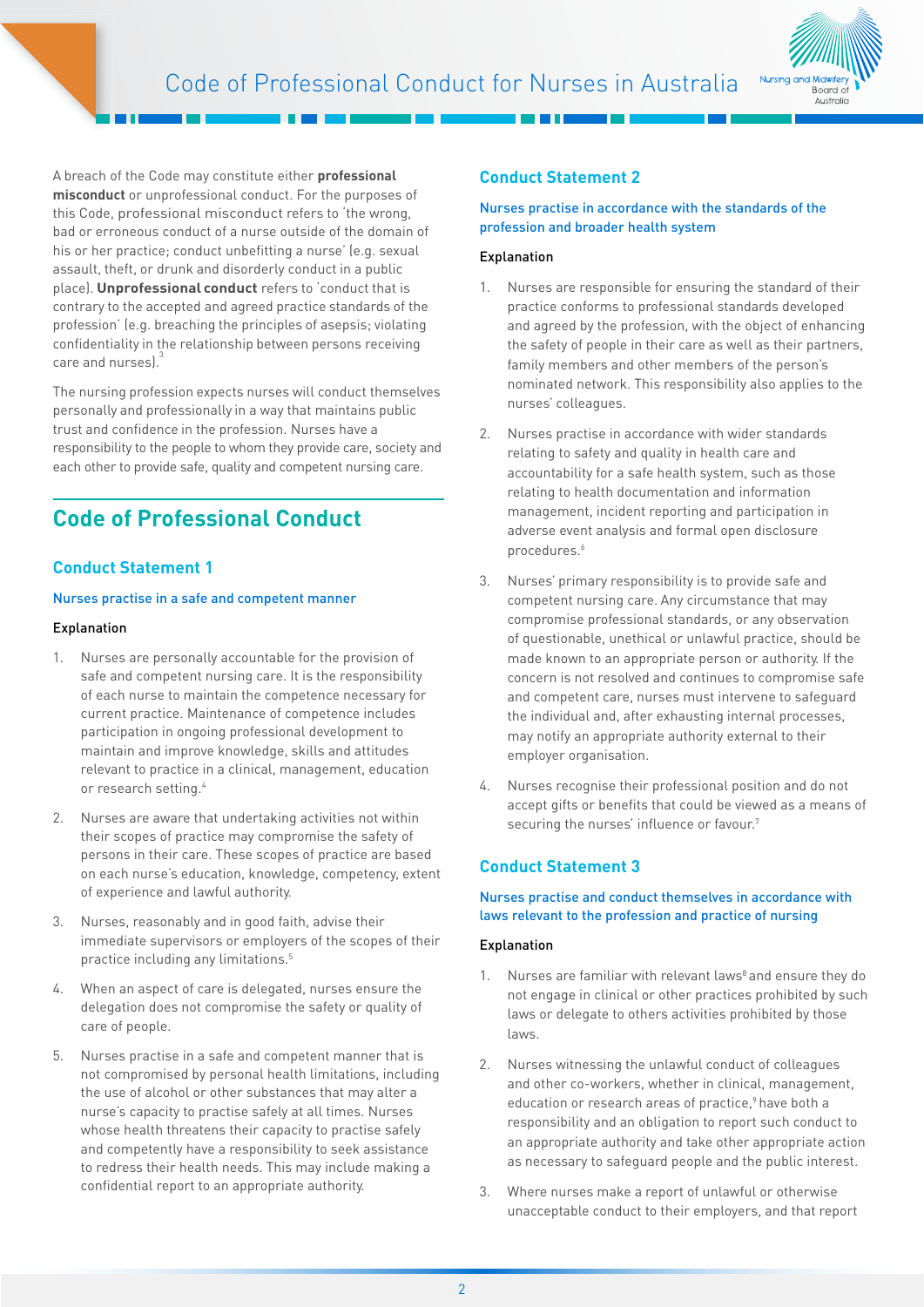

has failed to produce an appropriate response from the employers, nurses are entitled and obliged to take the matter to an appropriate external authority.10

4. Nurses respect the possessions and property of persons people in their care and those of their colleagues, and are stewards of the resources of their employing organisations.

# **Conduct Statement 4**

Nurses respect the dignity, culture, ethnicity, values and beliefs of people receiving care and treatment, and of their colleagues

## Explanation

- 1. In planning and providing effective nursing care, nurses uphold the standards of culturally informed and competent care. This includes according due respect and consideration to the cultural knowledge, values, beliefs, personal wishes and decisions of the persons being cared for as well as their partners, family members and other members of their nominated social network. Nurses acknowledge the changing nature of families and recognise families can be constituted in a variety of ways.
- 2. Nurses promote and protect the interests of people receiving treatment and care. This includes taking appropriate action to ensure the safety and quality of their care is not compromised because of harmful prejudicial attitudes about race, culture, ethnicity, gender, sexuality, age, religion, spirituality, political, social or health status, lifestyle or other human factors.
- 3. Nurses refrain from expressing racist, sexist, homophobic, ageist and other prejudicial and discriminatory attitudes and behaviours toward colleagues, co-workers, persons in their care and their partners, family and friends. Nurses take appropriate action when observing any such prejudicial and discriminatory attitudes and behaviours, whether by staff, people receiving treatment and care or visitors, in nursing and related areas of health and aged care.
- 4. In making professional judgements in relation to a person's interests and rights, nurses do not contravene the law or breach the human rights of any person, including those deemed stateless such as refugees, asylum seekers and detainees.

# **Conduct Statement 5**

# Nurses treat personal information obtained in a professional capacity as private and confidential

## Explanation

The treatment of personal information should be considered in conjunction with the *Guidelines to the National Privacy Principles 2001*, which support the *Privacy Act 1988* (Cwth).11 Many jurisdictions also have legislation and policies relating to privacy and confidentiality of personal health information including health care records.

- 1. Nurses have ethical and legal obligations to protect the privacy of people requiring and receiving care. This encompasses treating as confidential information gained in the course of the relationship between those persons and nurses and restricting the use of the information gathered for professional purposes only.
- 2. Nurses, where relevant, inform a person that in order to provide competent care, it is necessary to disclose information that may be important to the clinical decisionmaking by other members of a health care team or a nominated carer.
- 3. Nurses where practicable, seek consent from the persons requiring or receiving care or their representatives before disclosing information. In the absence of consent, nurses use professional judgement regarding the necessity to disclose particular details, giving due consideration to the interests, wellbeing, health and safety of the person in their care. Nurses recognise that they may be required by law to disclose certain information for professional purposes.

# **Conduct Statement 6**

## Nurses provide impartial, honest and accurate information in relation to nursing care and health care products

- 1. When nurses provide advice about any care or product, they fully explain the advantages and disadvantages of alternative care or products so individuals can make informed choices. Nurses refrain from engaging in exploitation, misinformation or misrepresentation with regard to health care products and nursing care.
- 2. Nurses accurately represent the nature of their services or the care they intend to provide.
- 3. Where a specific care or a specific product is advised, nurses ensure their advice is based on adequate knowledge and not on commercial or other forms of gain. Deceptive endorsement of products or services or receipt of remuneration for products or services primarily for personal gain, other than remuneration in the course of a proper commercial relationship, is improper.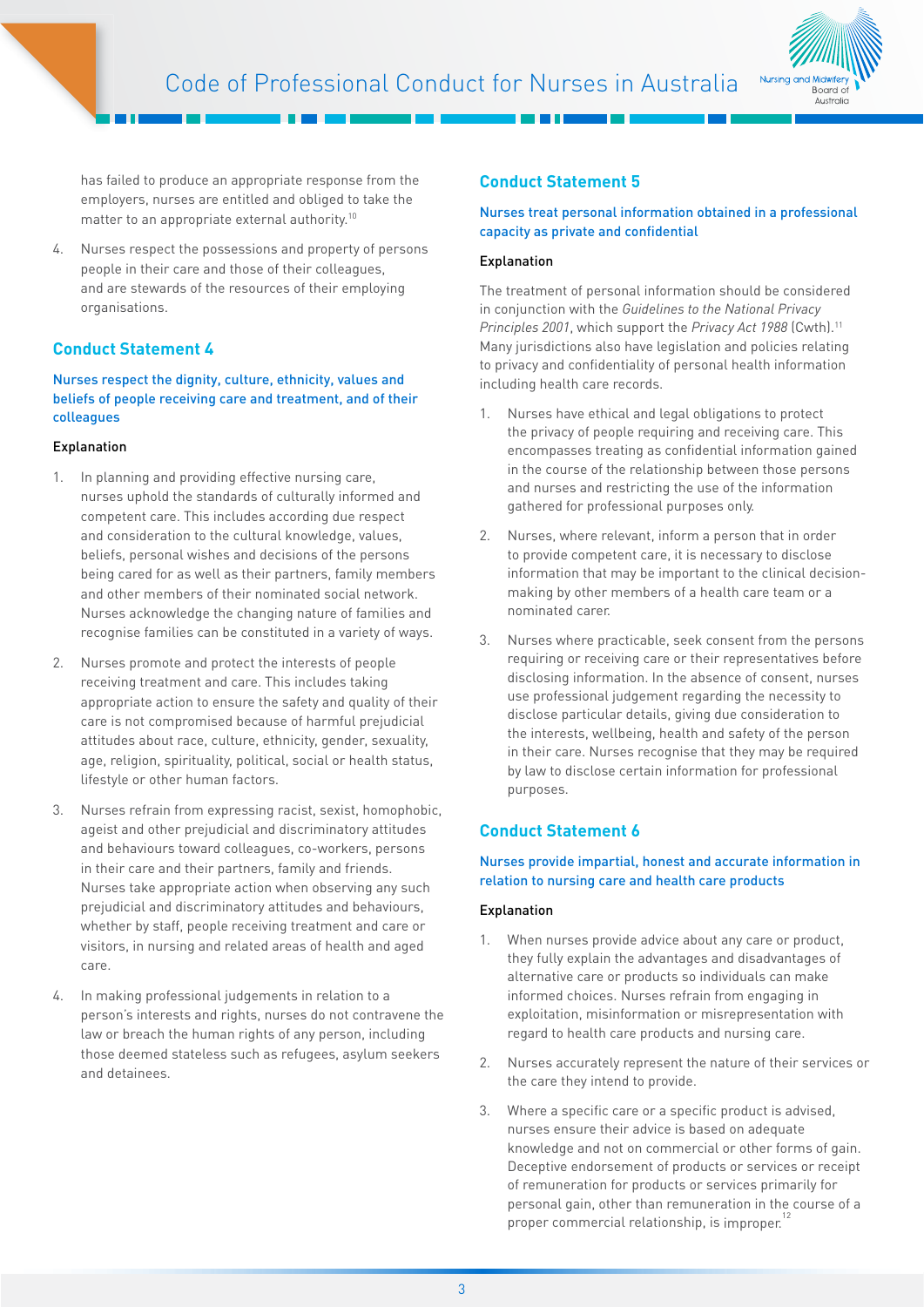

# **Conduct Statement 7**

# Nurses support the health, wellbeing and informed decisionmaking of people requiring or receiving care

## Explanation

- 1. Nurses inform the person requiring nursing care and, where that person wishes, their nominated family members, partners, friends or health interpreter, of the nature and purpose of recommended nursing care, and assist the person to make informed decisions about that care.
- 2. In situations where a person is unable or unwilling to decide or speak independently, nurses endeavour to ensure their perspective is represented by an appropriate advocate, including when the person is a child.

# **Conduct Statement 8**

# Nurses promote and preserve the trust and privilege inherent in the relationship between nurses and people receiving care

#### Explanation

- 1. An inherent power imbalance exists within the relationship between people receiving care and nurses that may make the persons in their care vulnerable and open to exploitation. Nurses actively preserve the dignity of people through practised kindness and respect for the vulnerability and powerlessness of people in their care. Significant vulnerability and powerlessness can arise from the experience of illness and the need to engage with the health care system. The power relativities between a person and a nurse can be significant, particularly where the person has limited knowledge; experiences pain and illness; needs assistance with personal care; belongs to a marginalised group; or experiences an unfamiliar loss of self-determination. This vulnerability creates a power differential in the relationship between nurses and persons in their care that must be recognised and managed.<sup>13</sup>
- 2. Nurses take reasonable measures to establish a sense of trust in people receiving care that their physical, psychological, emotional, social and cultural wellbeing will be protected when receiving care. Nurses recognise that vulnerable people, including children, people with disabilities, people with mental illness and frail older people in the community, must be protected from sexual exploitation and physical harm.
- 3. Nurses have a responsibility to maintain a professional boundary between themselves and the person being cared for, and between themselves and others, such as the person's partner and family and other people nominated by the person to be involved in their care.
- 4. Nurses fulfil roles outside the professional role, including those as family members, friends and community members. Nurses are aware that dual relationships may compromise care outcomes and always conduct professional relationships with the primary intent of benefit for the person receiving care. Nurses take care when giving professional advice to people with whom they have a dual relationship (e.g. a family member or friend) and advise them to seek independent advice due to the existence of actual or potential conflicts of interest.
- 5. Sexual relationships between nurses and persons with whom they have previously entered into a professional relationship are inappropriate in most circumstances. Such relationships automatically raise questions of integrity in relation to nurses exploiting the vulnerability of persons who are or who have been in their care. Consent is not an acceptable defence in the case of sexual or intimate behaviour within such relationships.
- 6. Nurses should not be required to provide nursing care to persons with whom they have a pre-existing nonprofessional relationship, reassignment of the persons to other nurses for care should be sought where possible.
- 7. Nurses take all reasonable steps to ensure the safety and security of the possessions and property of persons requiring and receiving care.

# **Conduct Statement 9**

## Nurses maintain and build on the community's trust and confidence in the nursing profession

- 1. The conduct of nurses maintains and builds public trust and confidence in the profession at all times.
- 2. The unlawful and unethical actions of nurses in their personal lives risk adversely affecting both their own and the profession's good reputation and standing in the eyes of the public. If the good standing of either individual nurses or the profession were to diminish, this might jeopardise the inherent trust between the nursing profession and the public necessary for effective therapeutic relationships and the effective delivery of nursing care.
- 3. Nurses consider the ethical interests of the nursing profession and the community when exercising their right to freedom of speech and participating in public, political and academic debate, including publication.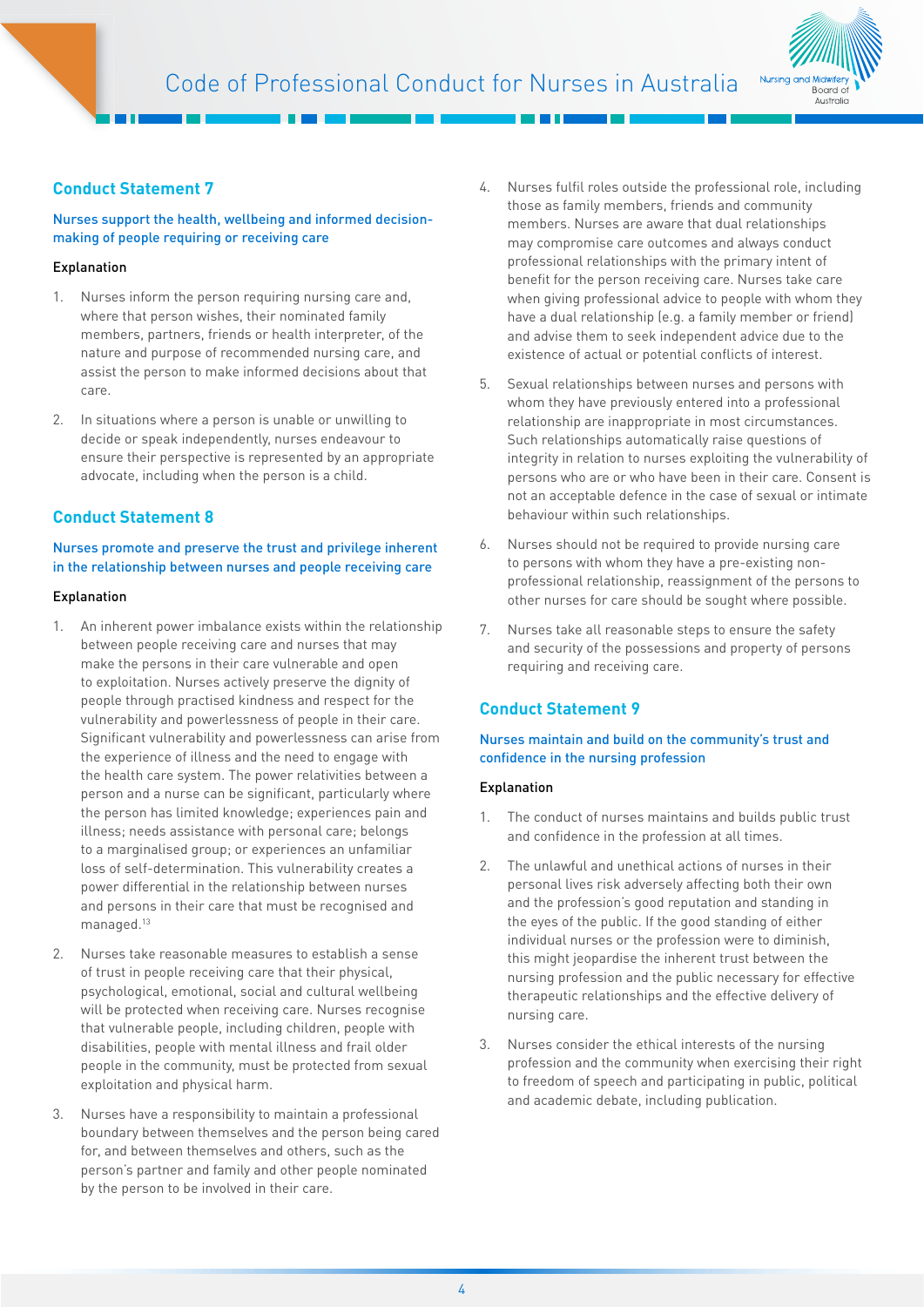

# **Conduct Statement 10**

## Nurses practise nursing reflectively and ethically

- 1. Nurses practise nursing reflectively and ethically, in accordance with the *Code of Ethics for Nurses in Australia*, in order to learn from experience and contribute to personal and professional practice.
- 2. Nurses develop and maintain appropriate and current quality nursing advice, support and care for each person requiring and receiving care and their partners, families and other members of their nominated social network. This responsibility also applies to colleagues of nurses.
- 3. Nurses evaluate their conduct and competency according to the standards of the nursing profession.
- 4. Nurses contribute to the professional development of students and colleagues.
- 5. Nurses participating in research do so in accordance with recognised research guidelines and do not violate their duty of care to persons receiving nursing care.
- 6. Nurses advise employers and any persons in their care of any reduction in their capacity to practise due to health, social or other factors, while they seek ways of redressing the problem.

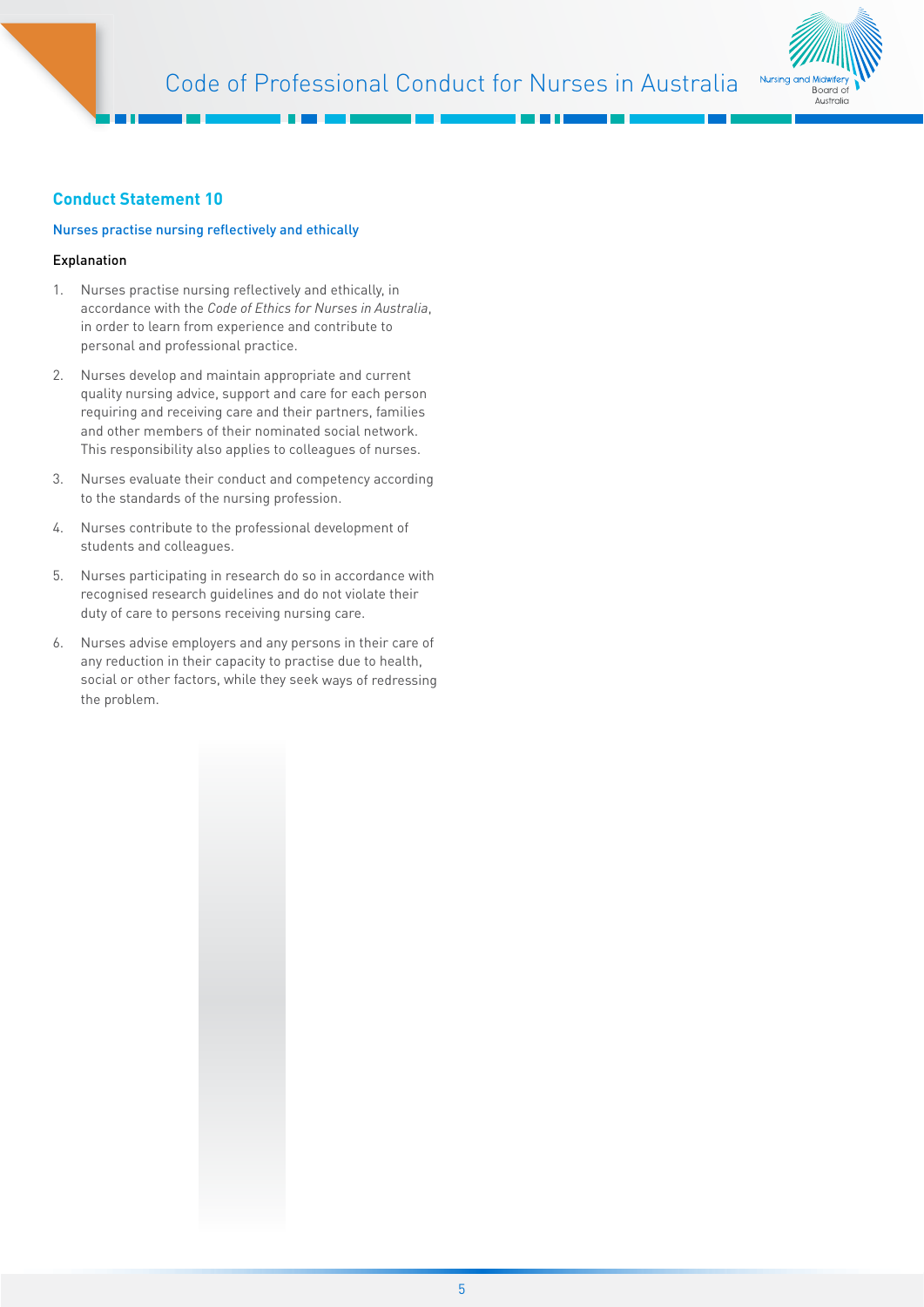

# **Glossary of terms**

**Adverse event** – is an unintended injury or complication resulting in temporary or permanent disability, death or prolonged hospital stay and is caused by health care management rather than the person's disease.

**Colleagues** – includes health care workers, co-workers, staff and others lawfully involved in the care of people.

**Ethics and morality** – the concepts of 'ethics' and 'morality' are substantially the same and have been used interchangeably throughout this Code.

**Nominated partners, family and friends** – include people in consensual relationship with the person receiving nursing care and others who play an important role in the life of that person.

**Nurse** – means a registered or enrolled nurse authorised to practise in a state or territory of Australia. For the purposes of this Code, it may also refer to students of nursing.

**Persons or people requiring or receiving care** – includes the full range of alternative terms such as patient, client, resident and consumer and is employed for the sake of respect and simplicity.

**Professional boundaries** – are the limits of a relationship between a nurse and an individual or the individual's significant other. These limits facilitate safe and therapeutic practice and result in safe and effective care. Limits of a relationship may include under- or over-involvement in the provision of care.

#### **Professional misconduct**

Professional misconduct includes:

- conduct that is substantially below the standard reasonably expected of a registered health practitioner of an equivalent level of training or experience
- more than one instance of unprofessional conduct, and
- conduct that is not consistent with being a fit and proper person to hold registration in the profession.

**Representative of a person requiring or receiving care** – is a person legitimately entitled to act on behalf of another person.

#### **Unprofessional conduct**

Unprofessional conduct includes:

- breach of the National Health Practitioner Regulation Law, as in force in each state and territory
- breach of a registration condition or undertaking
- conviction for an offence that may affect suitability to continue practice
- providing health services that are excessive, unnecessary or not reasonably required
- influencing, or attempting to influence, the conduct of another registered health practitioner that may compromise patient care
- accepting a benefit as inducement, consideration or reward, for referrals or recommendations to use a health service provider
- offering or giving a person a benefit, consideration or reward, in return for providing referrals or recommendations to use a health service provider, and
- referring a person to, or recommending another health service provider, health service or health product, if there is a financial interest, unless the interest is disclosed.

# **Professional standards include:**

- This *Code of Professional Conduct for Nurses in Australia*
- The *Code of Ethics for Nurses in Australia*
- The ICN *Code of Ethics for Nurses*
- The NMBA *Competency Standards for Nurse Practitioners, Registered Nurses and Enrolled Nurses*
- The NMBA *National Framework for the Development of Decision-Making Tools for Nursing and Midwifery Practice*
- other endorsed standards or guidelines published by the Nursing and Midwifery Board of Australia, and
- standards developed by professional nursing organisations.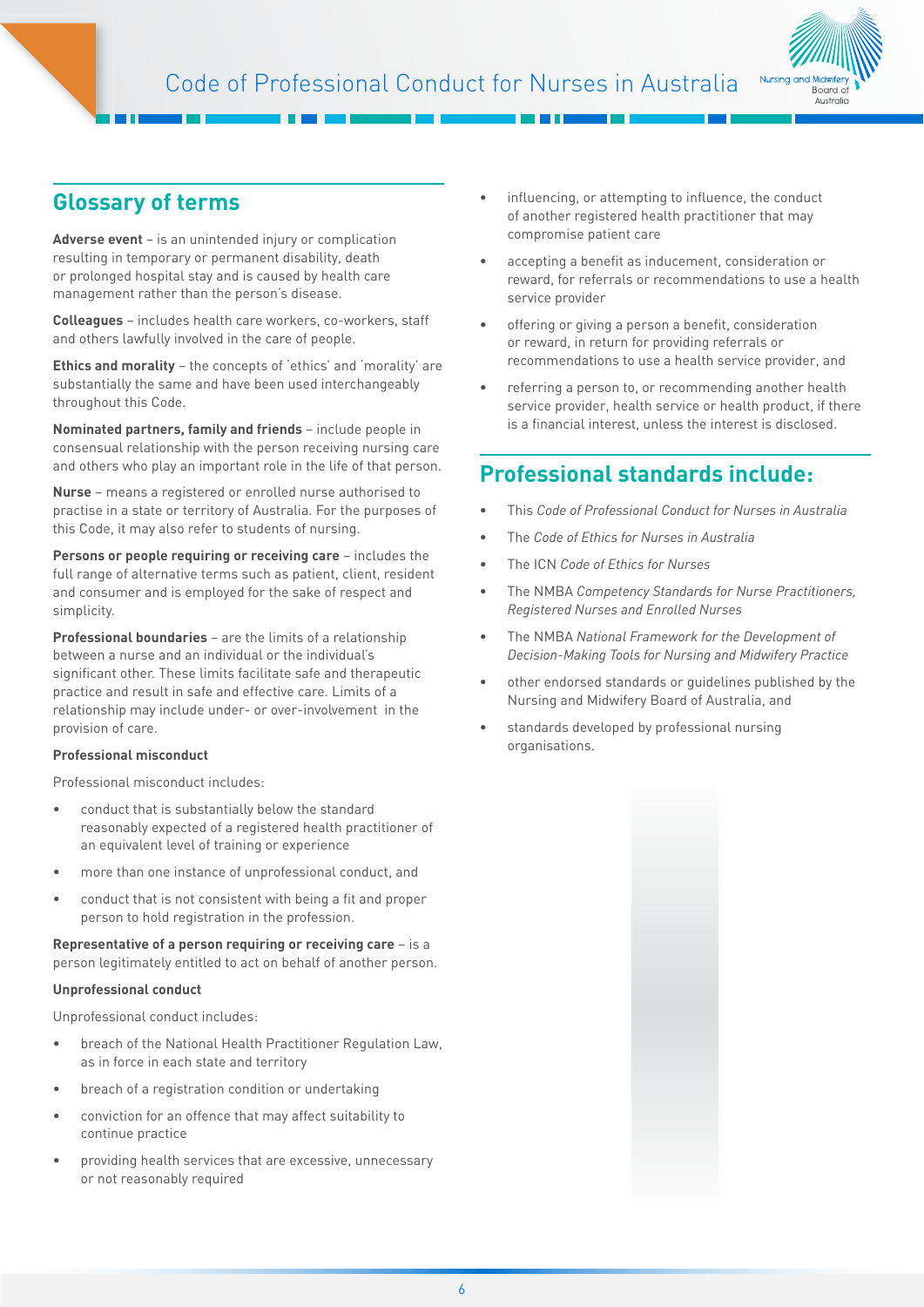

# **References**

Australian Competition and Consumer Commission and Health Care Complaints Commission (NSW) (2000) *Fair Treatment? Guide to the Trade Practices Act for the advertising or promotion of medical and health services*, Commonwealth of Australia, Canberra. Available at: [www.accc.gov.au/content/index.phtml/](http://www.accc.gov.au/content/index.phtml/itemId/309070/ ) [itemId/309070/](http://www.accc.gov.au/content/index.phtml/itemId/309070/ ) fromItemId/654313. Accessed: 19 March 2008.

Australian Nursing and Midwifery Council (2002) *Code of Ethics for Nurses in Australia*, ANMC, Canberra – under review. Available at: [www.anmc.org.au. A](http://www.anmc.org.au/ )ccessed: 19 March 2008.

Australian Nursing and Midwifery Council (2003) *Code of Professional Conduct for Nurses in Australia*, ANMC, Canberra – under review. Available at: [www.anmc.org.au.](http://www.anmc.org.au/ ) Accessed: 19 March 2008.

Australian Nursing and Midwifery Council (2002) *National Competency Standards for the Enrolled Nurse*, ANMC, Canberra. Available at: [www.](http://www/ ) anmc.org.au. Accessed: 19 March 2008.

Australian Nursing and Midwifery Council (2006) *National Competency Standards for the Nurse Practitioner*, ANMC, Canberra. Available at: [www.anmc.org.au. A](http://www.anmc.org.au/ )ccessed: 19 March 2008.

Australian Nursing and Midwifery Council (2006) *National Competency Standards for the Registered Nurse*, ANMC, Canberra. Available at: [www.anmc.org.au. A](http://www.anmc.org.au/ )ccessed: 19 March 2008.

Australian Nursing and Midwifery Council (2007) Draft ANMC *National Guidelines on Professional Boundaries for Nurses and Midwives*, ANMC, Canberra. Available at: [www.anmc.org.au.](http://www.anmc.org.au/ )  Accessed: 19 March 2008.

Forrester K and Griffiths D (2005) *Essentials of Law for Health Professionals*, Elsevier, Marrickville, NSW.

Health Practitioner Regulation National Law, as in force in each state and territory. Available at: www.ahpra.gov.au under *Legislation and Publications*. Accessed: 10 September 2012.

International Council of Nurses (2006) *Code of Ethics for Nurses*, ICN, Geneva. Available at: [www.icn.ch. A](http://www.icn.ch/ )ccessed: 19 March 2008.

Johnstone M and Kanitsaki O (2001) *Professional Conduct: A report to the Nurses Board of Victoria*, RMIT University, Melbourne.

Kerridge I, Lowe M, et al. (2005) *Ethics and Law for the Health Professions*, 2nd edition, The Federation Press, Annandale, NSW.

National Nursing Organisations (2006) *Governance Standards for Specialist Nursing and Midwifery Organisations*: A report by NNO for the National Nursing and Nursing Education Taskforce (N3ET), NNO, Melbourne. Available at: [www.conno.org.au.](http://www.conno.org.au/ )  Accessed: 19 March 2008.

Nurses Board of Victoria (2001) *Professional Boundaries Guidelines for Registered Nurses in Victoria*, NBV, Melbourne. Available at: www.nbv.org.au. Accessed: 19 March 2008.

Nurses and Midwives Board of Western Australia (2004) *Nurse Practitioners Code of Practice 2004*. Available at: [www.nmbwa.](http://www.nmbwa.org.au/ ) [org.au.](http://www.nmbwa.org.au/ ) Accessed: 19 March 2008.

Nurses Registration Board of New South Wales (1999) *Boundaries of Professional Practice: Guidelines for registered nurses and enrolled nurses*, NRBNSW, Surry Hills. Available at: [www.nmb.nsw.gov.au. A](http://www.nmb.nsw.gov.au/ )ccessed: 19 March 2008.

Nurses Registration Board of New South Wales (2001) *Professional Conduct: A case book of disciplinary decisions relating to professional conduct matters*, NRBNSW, Surry Hills.

Nursing Board of Tasmania (2005) *Professional Boundaries Standards for Nurses in Tasmania*, NBT, Hobart.

Queensland Nursing Council (1999) *Guidelines for Registered Nurses and Enrolled Nurses Regarding the Boundaries of Professional Practice.*

Queensland Nursing Council (2005) *Scope of Practice Framework for Nurses and Midwives*. Available at: [www.q](http://www/ )nc. qld.gov.au/publications/publications.aspx. Accessed: 18 March 2008.

Queensland Nursing Council (2005) *Statement on Sexual Relationships Between Health Practitioners and Their Patients.*  Available at: [www.](http://www/ ) qnc.qld.gov.au/publications/publications. aspx. Accessed: 18 March 2008.

Queensland Nursing Council (2006) *Professional Practice Policy*. Available at: [www.qnc.qld.gov.au/publications/p](http://www.qnc.qld.gov.au/publications/ )ublications. aspx. Accessed: 18 March 2008.

Staunton P and Chiarella M (2008) *Nursing and the Law*, 6th edition, Elsevier, Marrickville, NSW.

World Alliance for Patient Safety (2005) *WHO Draft Guidelines for Adverse Event Reporting and Learning Systems: From information to action*, World Health Organization, Geneva. Available at: [www.](http://www.who.int/ ) [who.int/](http://www.who.int/ )patientsafety/events/05/Reporting\_Guidelines.pdf. Accessed: 18 March 2008.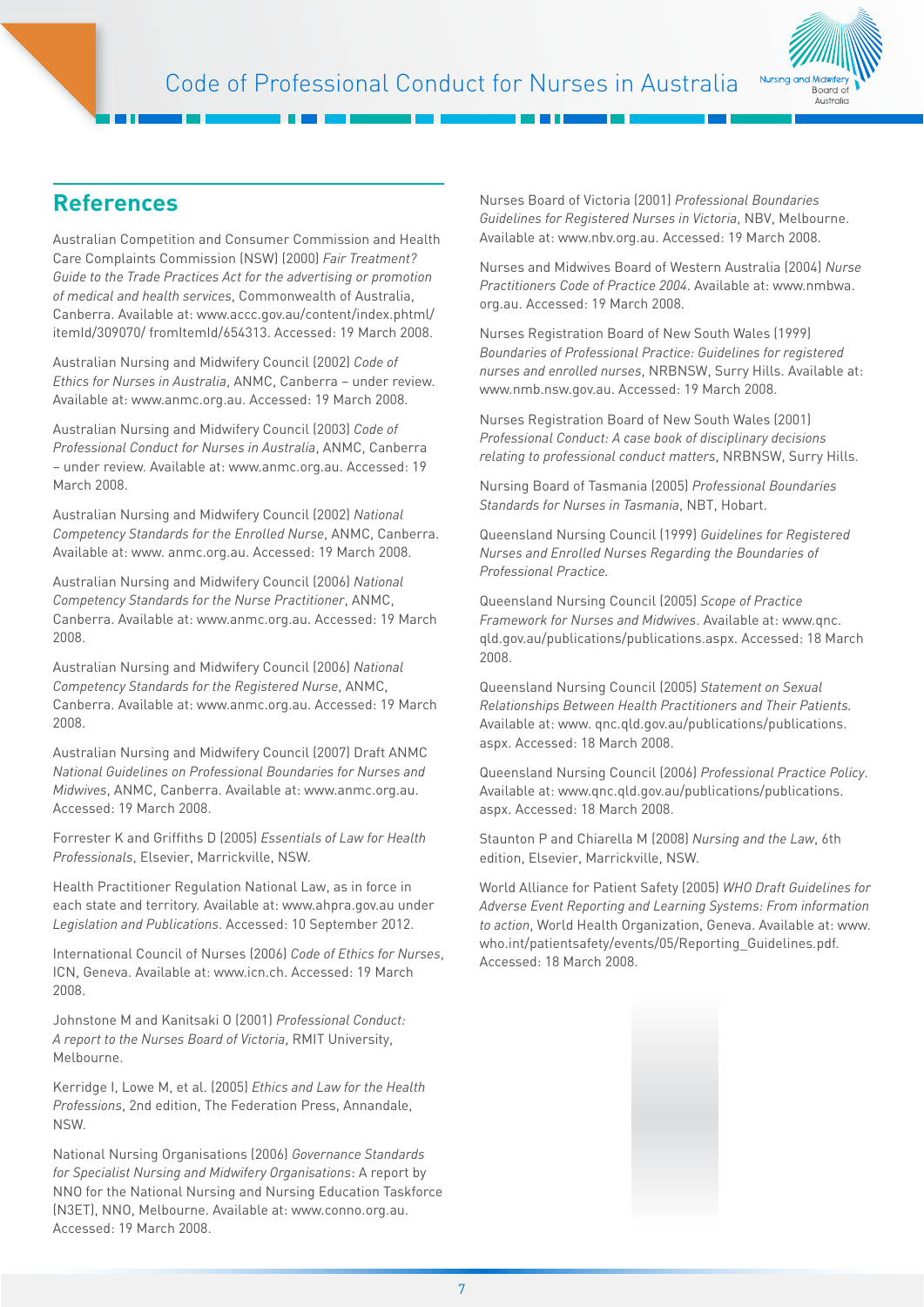

# **Endnotes**

- 1. Johnstone M and Kanitsaki O 2001.
- 2. This also includes nurses involved in other aspects of health and nursing such as planning, policy development, project management and regulatory activities.
- 3. Johnstone M and Kanitsaki O 2001.
- 4. This also includes nurses involved in other aspects of health and nursing such as planning, policy development, project management and regulatory activities.
- 5. See the work being conducted around the development of the national framework for the development of decisionmaking tools for nursing and midwifery practice and associated documents and guidelines at: [www.anmc.org.au/](http://www.anmc.org.au/professional_ ) [professional\\_](http://www.anmc.org.au/professional_ ) standards/ index.php
- 6. For example, as outlined in Australian Council for Safety and Quality in Health Care and Standards Australia (2003).
- 7. Nurses do not allow the offer of any gift or benefits to change the way they work or make decisions, working on the general presumption that they do not accept any gifts or benefits. Recognising the reality of people wishing to demonstrate their appreciation for care by providing an acknowledgement in the form of a gift or benefit, the following guidelines apply:
	- Nurses may accept token or inexpensive gifts offered as a gesture of appreciation, and not to secure favour. They do not accept gifts that are more than a token; nor do they accept gifts of cash, other than a negotiated fee for service when in private practice.
	- Nurses in employment report the acceptance of the gift to their supervisors and seek their agreement to retain the gift.
	- Nurses take all reasonable steps to ensure that neither they nor their immediate family members accept gifts or benefits an impartial observer could view as a means of securing the nurse's influence or favour.
	- Further specific quidance may be obtained from the Codes of Conduct of the relevant government agencies in the jurisdiction responsible for the conduct of health services and employees of health services, ethical and fair trading, anti-corruption; as well as private health service providers; and professional associations.
- 8. 'Relevant laws' include the legislation and common law specific to nursing and the health system such as those regulating the conduct of nurses and poisons and therapeutic goods; but also include the many other general laws regulating areas including criminal conduct (such as assault and murder), privacy and negligence.
- 9. This also includes nurses involved in other aspects of health and nursing such as planning, policy development, project management and regulatory activities.
- 10. See, for example, World Alliance for Patient Safety (2005). Many organisations will have guidelines relating to reporting procedures that can be followed in such circumstances. A number of jurisdictions in Australia also have legislation designed to protect people who are whistleblowers. Whistleblowing is defined as the disclosure of information to protect the public interest. It is usually disclosure of information by former or current employees of an organisation; about misconduct, illegal, unethical or illegitimate practices that are within the control of their employers; to a person or an organisation that has the authority or power to take action. The person or organisation to which the disclosure is made may be outside the normal internal reporting systems of the organisation where the person is or was employed. See the Australian Nursing Federation (and some branches) guidelines on whistleblowing.
- 11. Under review by the Australian Law Reform Commission at the time of writing.
- 12. Guidelines prepared by the Australian Competition and Consumer Commission and the Council of Health Care Complaints Commissioners in Australia outline the issues in relation to professional conduct in this area of practice (Australian Competition and Consumer Commission and Health Care Complaints Commission (NSW) 2000).
- 13. This statement also appears in the *Code of Ethics for Nurses in Australia* and as it goes to the professional conduct of nurses it has been included in the *Code of Professional Conduct* as well. The power of nurses comes from their capacity to ration or withhold as well as provide comfort, pain relief, personal care and nurturance. People experience abusive power from nurses where they feel themselves required to plead, express gratitude or feel at the mercy of a nurse caring for them. These comments and the commentary in the explanation were made in a response from the Health Consumers' Council WA. It was the view of the Council that kindness is irrefutably a professional quality required of nurses. It is their view that the demonstration of kindness diminishes the discrepancy in power between a nurse and a person in their care, and fosters safety and respect. Although the power relationship issue is addressed in the previous draft of the document, the Council found there was no offering to nurses on how the power differential can be managed. The Council went on to say that one of the greatest areas of complaint about nursing conduct is the absence of compassion or kindness. Conversely, people are most impressed and touched by nurses who are able to demonstrate simple acts of kindness and consideration.